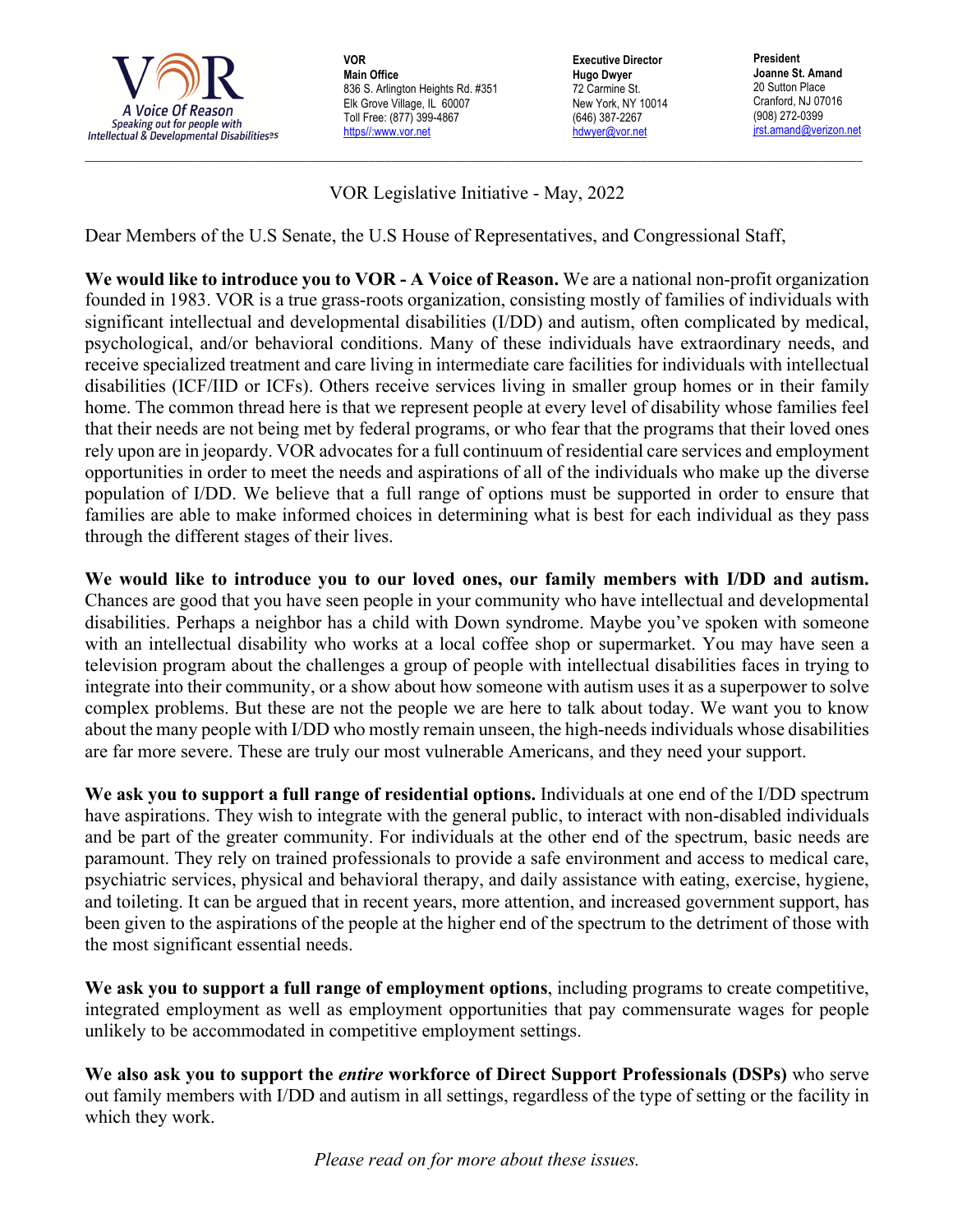

## **I. Seeking Parity by Increasing Federal Funding for All Forms of Residential Treatment and Care**

The Center for Medicare and Medicaid Services (CMS) has two separate funding streams for Long-Term Services and Supports (LTSS) provided to people with intellectual disabilities (I/DD). The stream currently receiving the most funding provides for Home and Community-Based Services (HCBS), supporting most of the people with I/DD who live in group homes, at home with family caregivers, or semi-independently in their own homes or intentional communities. These funds are overseen by the Administration for Community Living (ACL), a powerful agency within the Department of Health and Human Services that controls most of the services provided for the I/DD and Aging populations. The other stream of Medicaid approved long-term services covers non-HCBS care. This includes intermediate care facilities (ICFs), skilled nursing facilities, (SNFs), most nursing homes, and many assisted living facilities. While the individuals who receive services from these two separate funding streams deserve to be given equal consideration, that has not been the case in recent years.

VOR supports all forms of Medicaid-certified residential care. While HCBS settings are often well-suited to the needs of many with I/DD and autism, ICFs are an important component of a full continuum of care. Though not the right fit for most individuals with I/DD, they are often the appropriate residential treatment choice for people with the most significant intellectual disabilities, especially those with co-existing chronic medical conditions, psychiatric complications, and/or behavioral disorders. For some individuals, ICFs provide a stable environment of high-quality care over a lifetime. Other individuals may benefit from ICF care at different stages of their lives, including the teen/early adulthood years or later in life as medical complications compound intellectual disabilities. Unfortunately, the ICF system has been gradually dismantled over the past forty years. Many states have abandoned their state-operated ICFs. Private ICFs have struggled to survive against the "one size fits all" ideology that favors HCBS. We request you support and reinvest in the ICF component of our system. It is the most comprehensive program offered by CMS.

The American Rescue Plan Act (ARPA) was enacted in March of 2021 to cover financial losses that states, federal programs, and different industries had suffered under the first year of the COVID-19 pandemic. In most aspects, ARPA was written to provide equitable funding across the board. In education, for example, it was originally written to provide for public schools only, but was later amended to include private schools, parochial schools, and charter schools, because the students in each of these different types of schools had suffered equally under the pandemic. With DD services, however, ARPA awarded an FMAP increase (the percentage of assistance the federal government provides to states to cover Medicaid costs) of 10 percentage points **to HCBS only**. No equivalent FMAP increase was given to people in non-HCBS facilities, despite the fact that individuals in all LTSS Medicaid services suffered equally under the pandemic. Since then, states have been using their ARPA funds to help improve services only for people in the I/DD or aging populations under HCBS programs.

Unfortunately, both the Better Care Better Jobs Act (BCBJ) and Build Back Better Act included funding solely for HCBS which would have furthered the divide between HCBS and ICFs. While there were Members of Congress working to include parity in funding for ICFs, discussions on this ended as negotiations for a final overall bill once again stalled. VOR wants to ensure that congressional staff and members are acutely aware of this funding gap and its impact on patient freedom of choice and quality of care available at ICFs. The most vulnerable of individuals need federal funding to reflect their complex and diverse care needs – which requires ICFs to receive adequate funding alongside HCBS.

We ask you to please increase funding for the entire system of care for the I/DD and aging communities, regardless of settings, and that you insist on parity for all Medicaid-approved forms of treatment and care.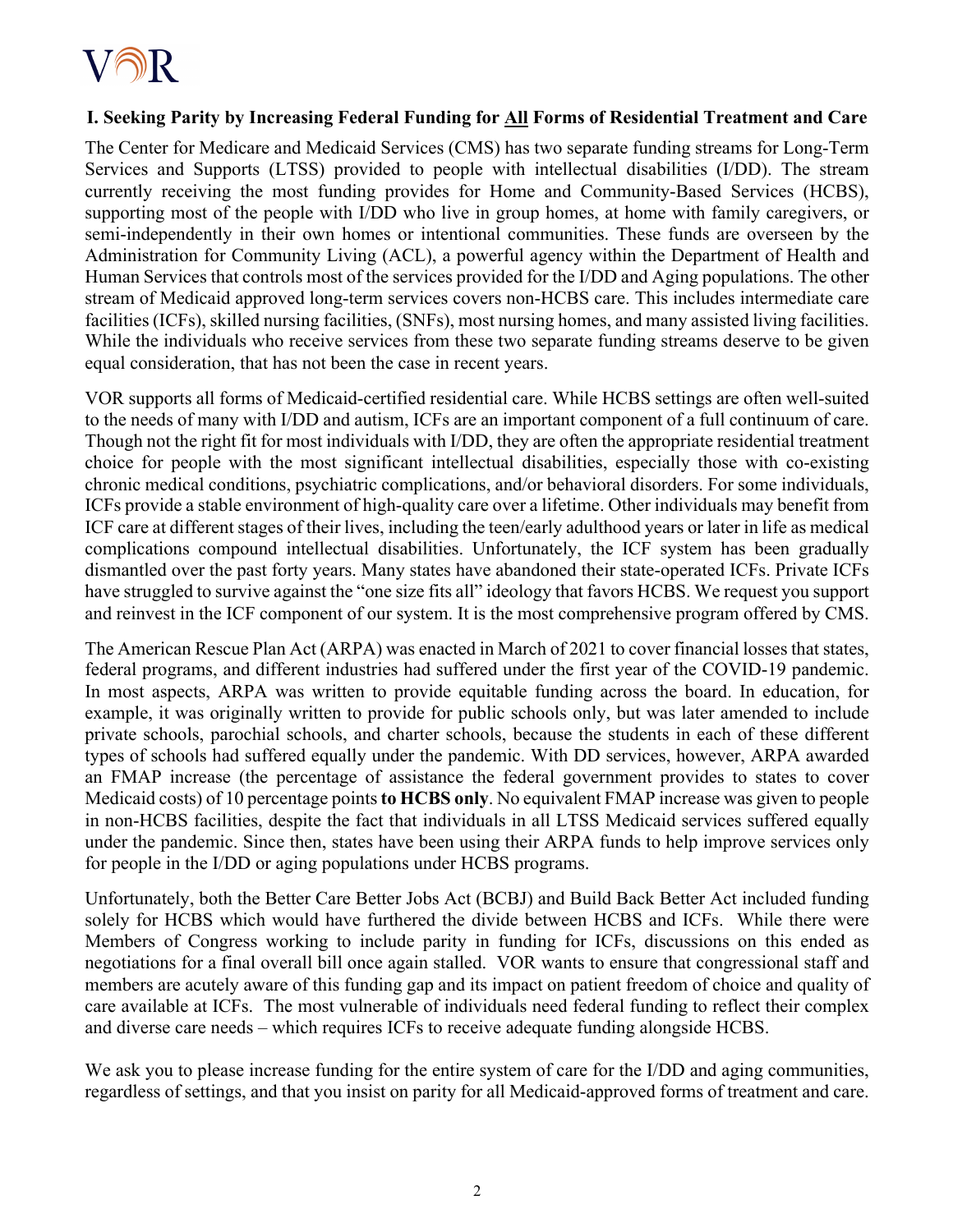## **II. Seeking Parity for Increasing Wages and Training for All Direct Support Professionals**

As you know, there is a critical shortage of direct support professionals (DSPs), the caregivers who see to the daily needs of the disability and aging communities. Facilities of all types have been closing in recent months due to inability to hire staff. Low wages, lack of benefits, insufficient training, and no career path all factor into this crisis. However, many DSPs consider being a caregiver to be more than just a job. It is a calling. It is a special type of person who chooses to care for those who cannot care for themselves. This is a demanding job that requires an incredible amount of devotion and personal sacrifice.

Many DSPs receive such low wages that they have to hold two or three jobs to make ends meet. They deserve better. They deserve a more than just a living wage. They deserve a good wage, commensurate with the care they provide. They deserve better training with an established career path that allows them to grow in their profession and help train others. They deserve respect. They deserve our support.

Congress has the power to address this crisis nationally, and to provide for these dedicated workers.

Because the federal government oversees Medicaid services and costs through CMS, wages for DSPs are tied to the federal minimum wage. Many states have set a higher minimum wage, but that does not apply to those whose pay is determined by the federal minimum. Many of the states with higher minimum wages do have provisions to compensate for DSP wages, bringing them to state minimums, but this is still not enough to compete with fast food chains or companies like Target, Walmart, or Amazon, which require no experience and are able to increase wages in order to ensure their facilities are fully staffed.

The Build Back Better Act and the Better Care Better Jobs Act both contain provisions to increase wages and training for DSPs in HCBS settings only. This creates an inequity that would decimate the workforce serving individuals receiving supports in ICFs, nursing homes, and other non-HCBS facilities, as all of these providers draw from the same pool of workers. Who would take a job, or stay in a job, at an ICF if they could get better pay and training doing the same work in a group home down the street? Whether or not this was a deliberate maneuver by the authors of these bills, intended to starve ICFs and nursing homes of their DSP workforce, the fact remains that this concern has been pointed out to them and they have still not amended the bills accordingly.

We ask that **all** DSPs receive a wage commensurate to the services they perform, and have training and career paths that will encourage them to prosper in this field. And, critical to the survival of all forms of care for people in the disability and aging communities, we ask for parity - equal increases in wages and training for **all** DSPs, regardless of the type of facility in which they serve, regardless of which Medicaid LTSS funding stream oversees their pay. We should all care about the individuals they serve, not about the facility in which they provide their services.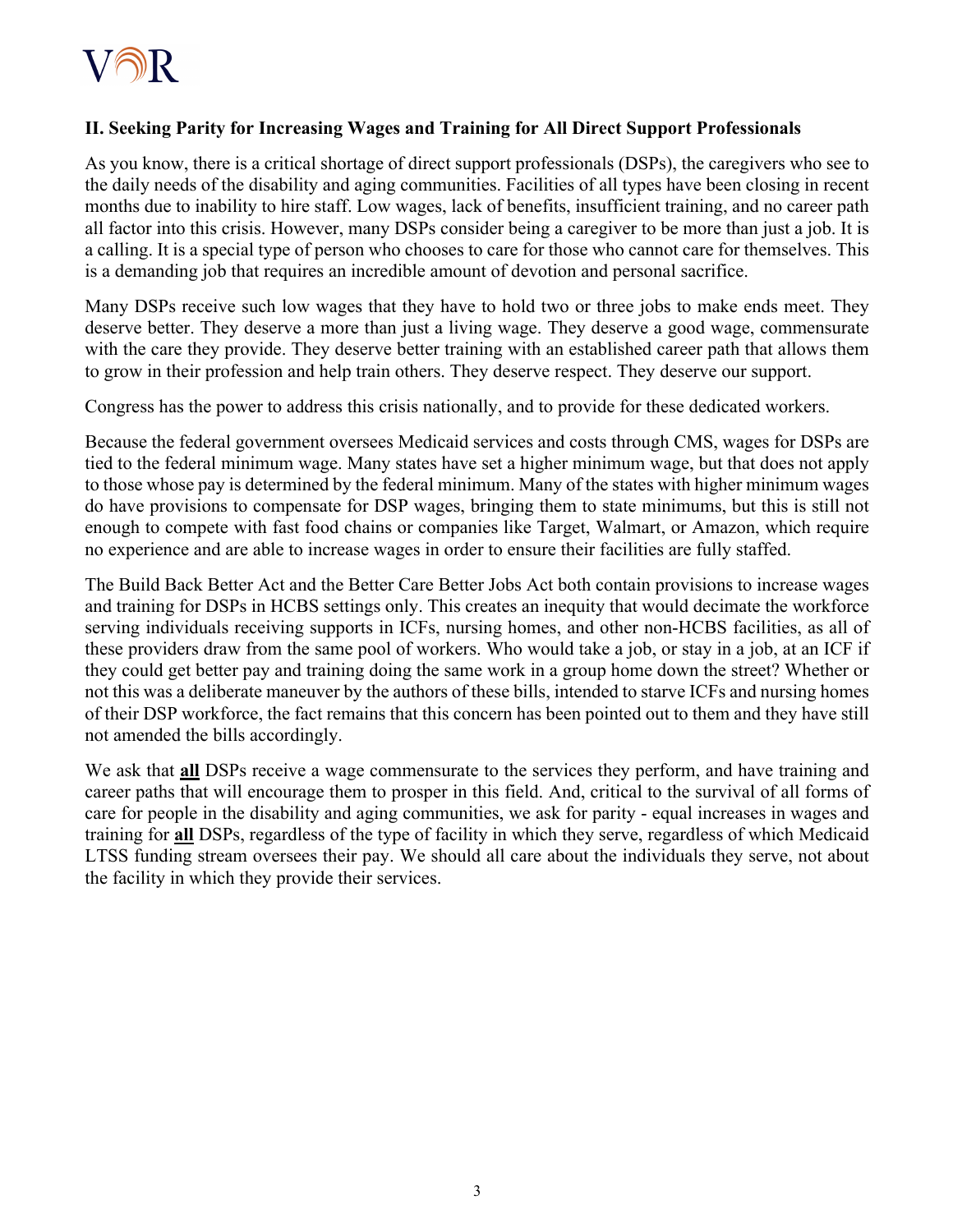

## **III. Please Support All Employment Opportunities for Individuals with I/DD and Autism**

VOR supports choice. To provide families with choices, we must support a full array of optional services and programs for all people with intellectual and developmental disabilities (I/DD) and autism. This principle applies to employment opportunities as well as residential services.

While we heartily support programs that will increase opportunities for people with disabilities to participate in competitive, integrated employment, we are concerned that many of the proponents of these programs insist that we eliminate, or phase out, other options. We oppose this particular ideology.

Section 14(c) of the Fair Labor Standards Act authorizes the issuance of special certificates that permit employers to pay individuals with I/DD less than the federal minimum wage when their level of productivity is so low as to make them noncompetitive in the general workforce. It requires employers to make special accommodations for their intellectual, physical, behavioral, and mental illness challenges, giving thousands of individuals with I/DD the opportunity to work in a specialized environment that nurtures them and fits their abilities. Under this program, people with I/DD are able to earn commensurate wages that are appropriate to their level of productivity and their capacity to work. 14(c) programs are highly regulated by the Wage and Hour division of the U.S. Department of Labor. No one is forced to participate in these programs. The application process is time-consuming, and must be reviewed every two years. Applicants are repeatedly tested to ensure that their wages are adjusted to correspond to their productivity and skills. Without 14(c) certificates, they would lose any opportunity to work.

The individuals who are covered by 14(c) certificates are people who would not be well accommodated in most conventional work environments. Some have medical conditions, including occasional or frequent seizures. Others have behavioral disorders and are prone to self-injurious or aggressive behaviors, often resulting in violent outbursts. Still others require help toileting or having someone change their adult diapers. The vocational centers that employ them provide a specialized environment adapted to individuals with I/DD who desire to work, individuals who have intellectual and physical skills as well as intellectual and physical disabilities. They thrive by having the opportunity to use and improve those skills.

These vocational centers and commensurate wage programs provide more than employment. They afford workers opportunities to build self-esteem, develop friendships, and engage in their communities. People who work at these centers do so without fear of being fired, or of having to live up to competitive standards of productivity in order to show their worth. Earned wages, though appreciated, are not the substantive reward for these individuals.

There have been several bills entered in the  $117<sup>th</sup>$  Congress that would eliminate programs that offer specialized wages under Section 14(c). The Raise the Wage Act, while dealing with the issue of minimum wage, had provisions in it to phase out 14(c) programs. The Transformation to Competitive Employment Act, while creating opportunities for competitive, integrated employment, would also have eliminated 14(c) options. The Build Back Better Act include grants to states to help create competitive, integrated employment, but required that states eliminate 14(c) programs in order to qualify for the grants. We strongly oppose this type of heavy-handed legislation that favors some people at the expense of others.

**We ask that Congress expand, not decrease, employment opportunities for all people with I/DD.** This is not a binary, either/or, situation. Congress can help those who choose to participate in a competitive environment without depriving others of opportunities to work. VOR supports paying minimum wage or better to people with I/DD who are able to work in the competitive workplace. However, ignoring the reality of different degrees of disability would result in thousands losing their jobs. This must not be the outcome. The answer is simple – pay minimum wage to people with I/DD who can, with reasonable accommodations, perform at a competitive productivity level and continue the section 14(c) program for those who cannot.